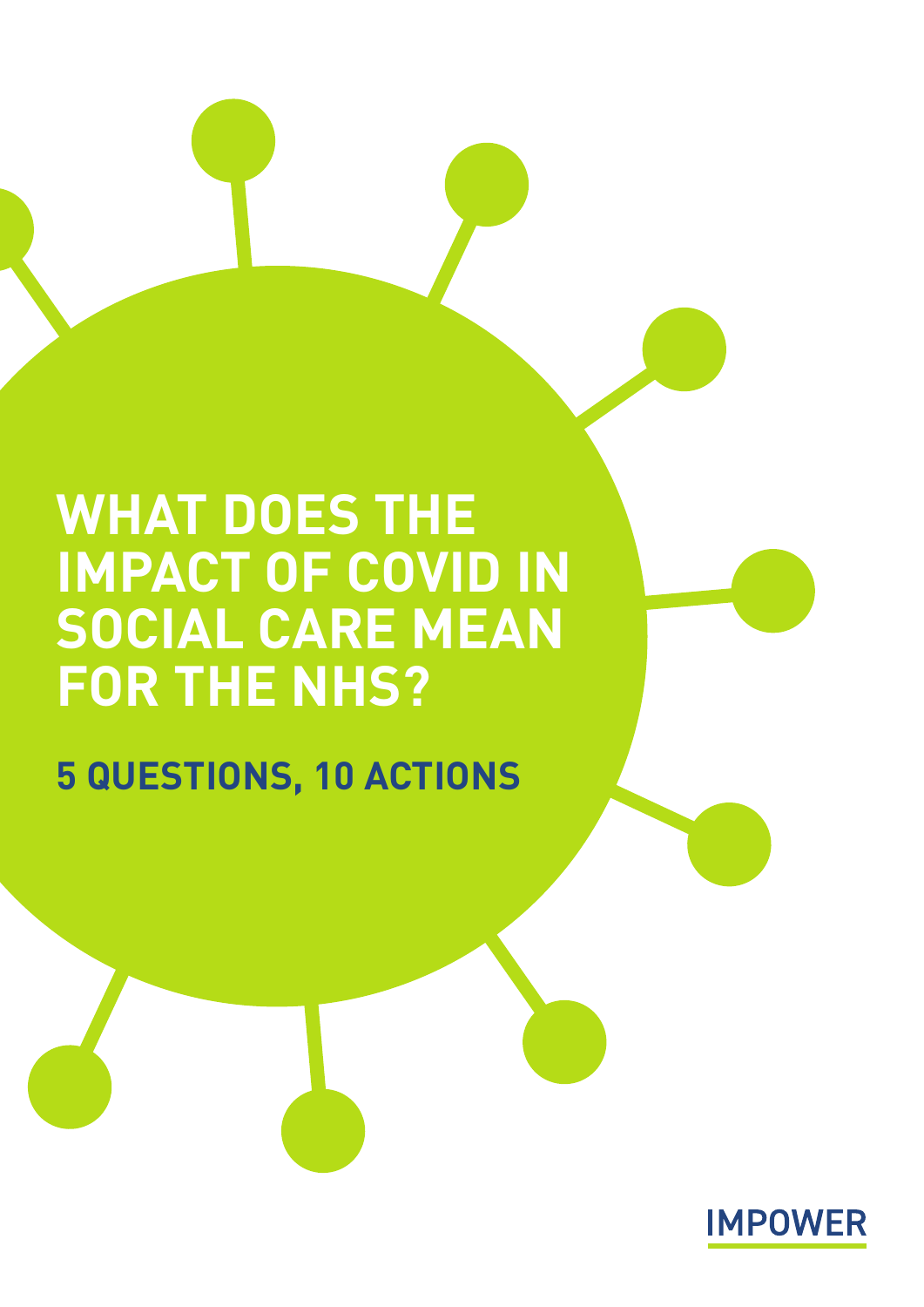## **WHAT DOES THE IMPACT OF COVID IN SOCIAL CARE MEAN FOR THE NHS?**

**5 QUESTIONS, 10 ACTIONS**

The national and local response to Covid across health and social care has been significant and will be felt for some time. The pandemic forced England's health and care systems to deliver change at a pace not experienced before and in a more localised way. Having navigated through the immediate crisis response, there is a real opportunity for leaders to build a new and better system through the next phase of recovery and future reform.

At IMPOWER, we have invested significant energy in thinking about the impact of Covid on the care sector. Through interviews with Directors of Adult Social Services we shaped five questions that, when answered, will set the direction for social care to bounce forward from the crisis.

For colleagues in the NHS and the health sector more generally, the future shape and funding of social care is part and parcel of how integrated care systems will work, how to lock in benefits, how flow across pathways will be supported, and how trusted relationships can be maintained and developed further.

We are still in a period of significant uncertainty, and leaders need to maintain a system operating model that manages change in demand while providing sufficient contingency to respond to spikes in Covid as well as the normal winter pressures.

This paper sets out what we think this will all mean for local health and care systems this winter and over the coming years.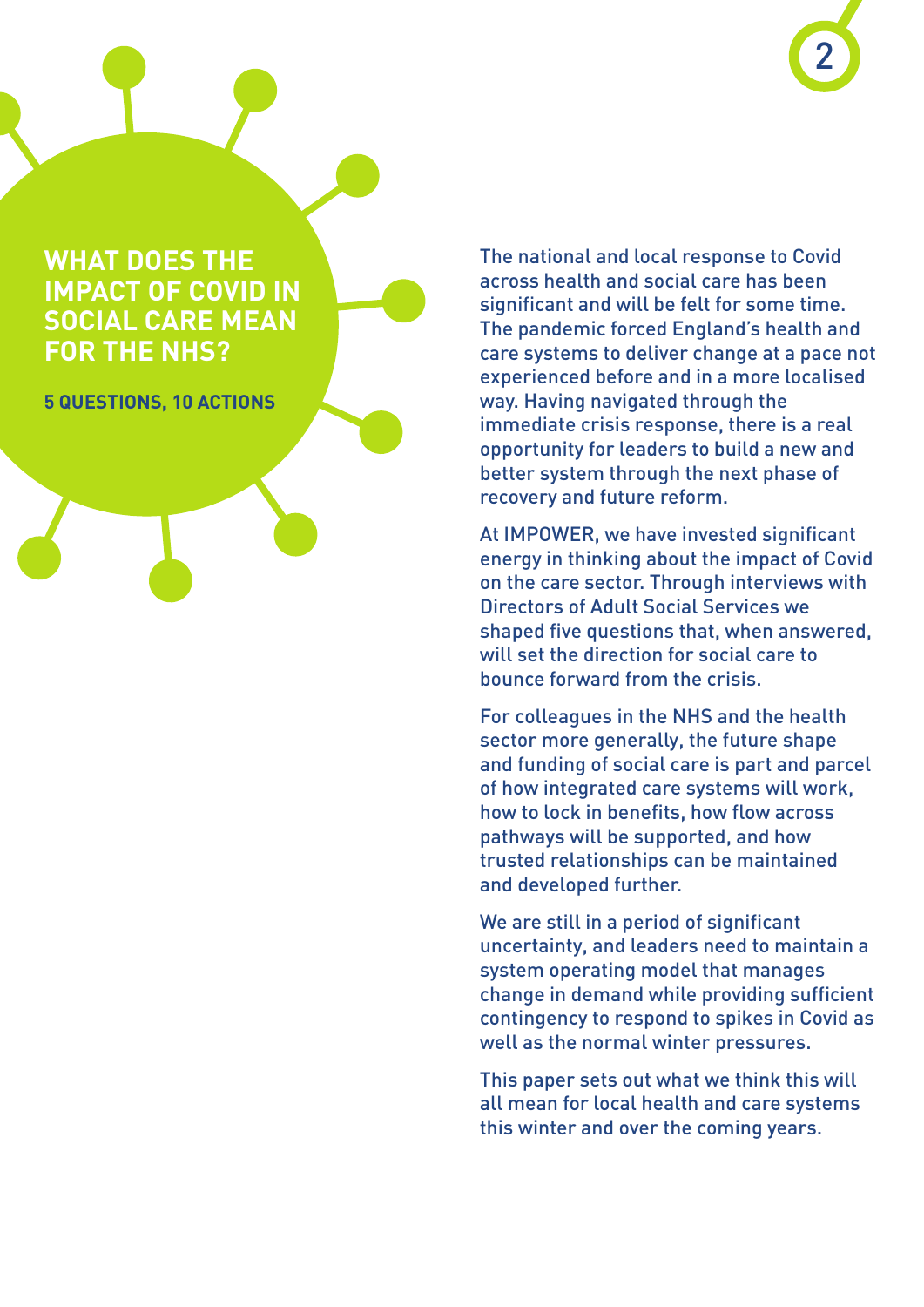# WHAT WE HEARD FROM DIRECTORS OF ADULT SOCIAL SERVICES

| <b>Pressing Questions</b> |                                                                                                       | <b>Summary of responses</b>                                                                                                                                                                                                                                                                                                                                                                                                                                                               |  |
|---------------------------|-------------------------------------------------------------------------------------------------------|-------------------------------------------------------------------------------------------------------------------------------------------------------------------------------------------------------------------------------------------------------------------------------------------------------------------------------------------------------------------------------------------------------------------------------------------------------------------------------------------|--|
|                           | <b>Is structural</b><br>integration more<br>or less important<br>than a national<br>funding solution? | Integration for integration's sake is not the answer. But it does offer<br>solutions if done right ahead of a national funding solution.<br>The unique power of adult social care is in its local understanding,<br>innovation and community partnering. The top down 'command & control'<br>culture of the NHS will likely continue to stifle local innovation and<br>undermine connectivity with local communities. Many would arque that the<br>sector risks losing this at its peril. |  |
| $\overline{2}$            | What is the right<br>balance between<br>acute hospitals<br>and local<br>communities?                  | There should be a focus on a new community health and care offer as a<br>foundation for renewal.<br>The future national strategy must not focus solely on the acute settings, but<br>place greater emphasis on local social care and community organisations<br>to lead any crisis response. Investing in these services now to create<br>greater local resilience will be critical.                                                                                                      |  |
|                           | <b>Where is the</b><br>radical ambition<br>to re-shape the<br>provider market?                        | Social care will reshape its provider market. We need to know how this ties<br>into a more vertically integrated health provider landscape.<br>Although in the short term the sector needs to maintain market provision of<br>care homes, there has never been a greater opportunity to fundamentally<br>change the out-of-hospital model and shake up the provider market.                                                                                                               |  |
|                           | <b>How does this</b><br>create a step<br>change in the<br>ways frontline<br>staff work?               | By developing enabled, embedded, multidisciplinary work across pathways.<br>Frontline professionals see the value of these new ways of working, both for<br>the people they support and their personal work-life balance. We need to<br>support this through digital tech and collegiate ways of working.                                                                                                                                                                                 |  |
| 5                         | Does this mark a<br>paradigm shift in<br>the value and<br>importance of<br>social care?               | It could but it will be highly localised.<br>The brand of adult social care has changed for the better. The sector must<br>be braver at holding the mirror up on performance. It must measure and<br>evidence the value it provides. Measuring outcome productivity (outcomes<br>achieved for money invested) is a good way to do this and will support the<br>case for a funding settlement.                                                                                             |  |

3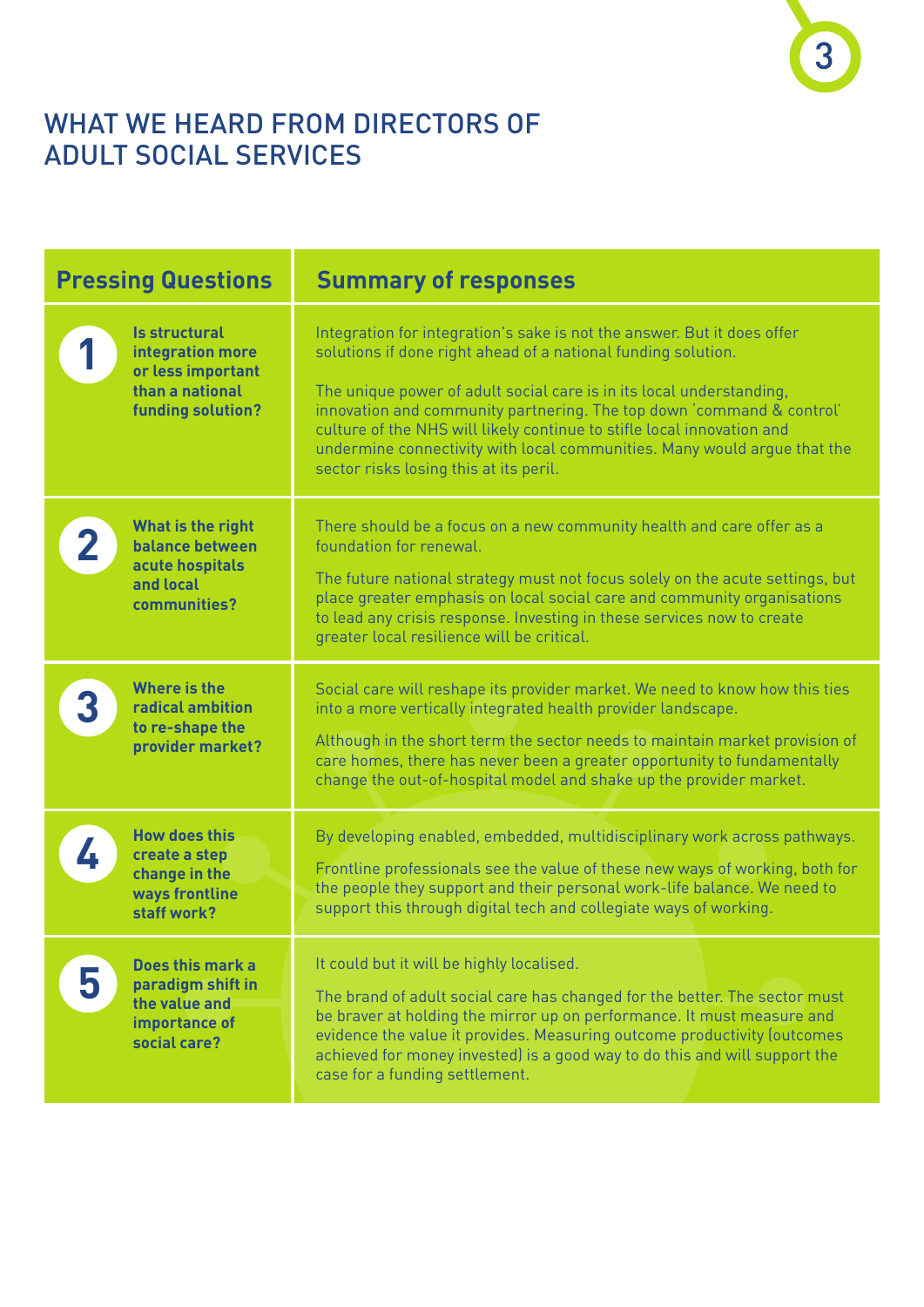

# THE (10 ACTIONS THAT LEADERS IN THE NHS SHOULD CONSIDER IN LIGHT OF WHAT WE ARE HEARING

#### **Is structural integration more or less important than a national funding solution? Q1**

### **Integration for integration's sake is not the answer. But it does offer solutions if done right, ahead of a national funding solution**

Agreeing reallocated budgets within system financial envelopes is already a huge issue. Further integration will only exacerbate this. Legally, Directors of Adult Social Services cannot sign off a budget that ends in deficit, and the budget challenges are huge - for example, a  $£106m$  deficit<sup>1</sup> is forecast across the South West. This means that unless new arrangements can be agreed, there will be a system issue with quality provision, with outcomes or with funding. It will certainly be an ask for doing even more with even less.

### **ACTION 1:** Assure the adult social care financial position is accurate in system models before the end of summer and reviewed through autumn.

System level envelopes need to understand the financial pressures on adult social care within local government. Leaders need to look at where money is flowing under block arrangements. Starting conversations around the real cost of service provision now and avoidable demand across health and care is crucial – cost shunting between any commissioners and providers is not part of the future. Further, experience from Covid suggests that community health and care services continue to be the poorer cousin to acute trusts. If there is to be a renewal of approach that focuses on independence, keeping people out of hospital and supporting them to live well in their communities, then we need a whole system view on whether we are willing to invest in this as a genuine alternative to hospital and how do we do this at scale. Not only does this require money – but a long-term commitment to support the infrastructure to deliver it.

### **ACTION 2:** Ensure there is dedicated agenda time on key pressures for local government.

Listening to adult social care voices at ICS and shadow ICS boards will be key to driving collaboration and beneficial integration from the bottom up. Complexity means that achieving good outcomes will require thinking about how best to listen to local government in the coming period.

### **ACTION 3:** Identify named neighbourhood change leads; encourage them to collate and share barriers to delivery.

Better place-based collaboration must be built into system operating plans. Structural integration alone will not drive better outcomes. From our experience, the real returns from integration come when culture is integrated and the monies support patient need. This is built from neighbourhood and place upwards and done right - will represent good integration and be a sign of a maturing ICS. Agree neighbourhood plans and aggregate to an ICS level to hold onto truly local health and care needs.

#### **What is the right balance between acute hospitals and local communities? Q2**

### **Supporting a shift to a new community health and care offer should be the foundation for system renewal**

Provider collaborations have been strengthened through Covid. New community models of care have emerged in many places through effective trialling in the face of a crisis. Collating the benefits, evidence and evaluating these models of care offers an ability to build back better. But this does need to consider how social care works with different providers, including primary care and the private market, and needs to listen actively to local government's view of what community services could be. Staffing has also become a significant barrier to delivering change.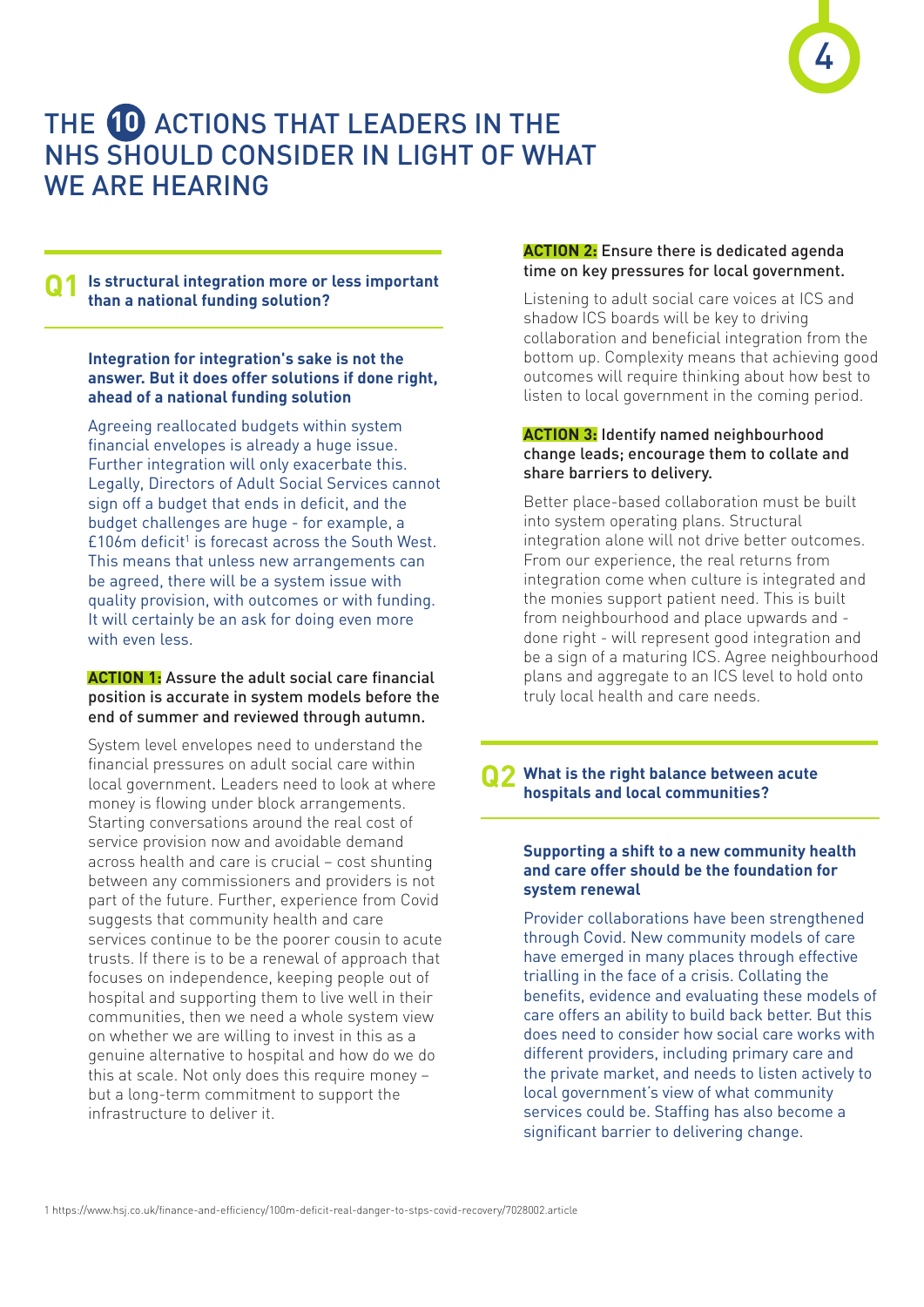#### **ACTION 4:** Invest time in understanding the true baseline for local people plans.

Many of the new models of community step-up and step-down care have been put in place at speed. Leaders rapidly need to understand where the system workforce is now operating, how they have been working, and what impact this is having on spend when compared to budget. In addition, leaders need to seek evidence of impact (length of stay, patient outcomes, etc) so the true returns of these models can be assessed and fed into planning.

#### **ACTION 5:** Support health and care colleagues to undertake case reviews so that the Covid-related change to demand is evidenced.

To build a new model of community-based out of hospital care, leaders also need to look at the new type of demands (co-morbidities, new mental health complications, etc) and ensure that they have a patient and customer voice forum to test all proposals.

#### **Where is the radical ambition to re-shape the provider market? Q3**

### **Social care will reshape its provider market. We need to know how this ties into a more vertically integrated health provider landscape**

Public and private providers have adapted quickly through Covid and national guidance. Working alongside our clients, IMPOWER has seen 20-30% increases in discharge to assess since March. The trend for vertical integration across health systems – with primary care, community care and mental health – we foresee continuing at pace, with block payments supporting this move in the short term. This will inevitably have a significant impact on social care provision – usually smaller, more spread out, and with a large degree of involvement from voluntary and community sector organisations. There is also the issue of growing instability in the care home market given the activity and financial pressures felt during Covid.

#### **ACTION 6:** Ensure VCS representatives are present at discussions on the design of new models of care.

While there is a need to bolster health services. building and empowering neighbourhoods and places to support the needs of the local population by providing infrastructure (resources, funding, support) and empowering them to shape their own provision will improve outcomes and reduce costs. The role of the voluntary sector in this will be crucial. Developing the relationships between health, care and places will be vital if people are to have trust and confidence in those services as alternatives to acute hospitals.

### **ACTION 7:** Work with public health colleagues to ensure delivery is based on behavioural science.

Social care has focused on a home first model of supporting independence for a long time now. How patients, especially those with multiple longterm conditions, can be better supported to stay at home and self-manage is a key change. This will have a digital component, but we need to look at extending more behavioural change models to support self-management and risk reduction. This would follow the successes of approaches such as the National Diabetes Prevention Programme.

#### **How does this create a step change in the ways frontline staff work? Q4**

#### **By developing enabled, embedded, multidisciplinary work across pathways**

The challenge is substantial. One of the real breakthroughs will be aligning local labour markets across health and care with system needs.

NHS leaders can learn a lot from the social care response to this – more teams in rapid assessment and discharge, for example. But to embed the returns from greater multidisciplinary working we believe there is a need to consider the following actions: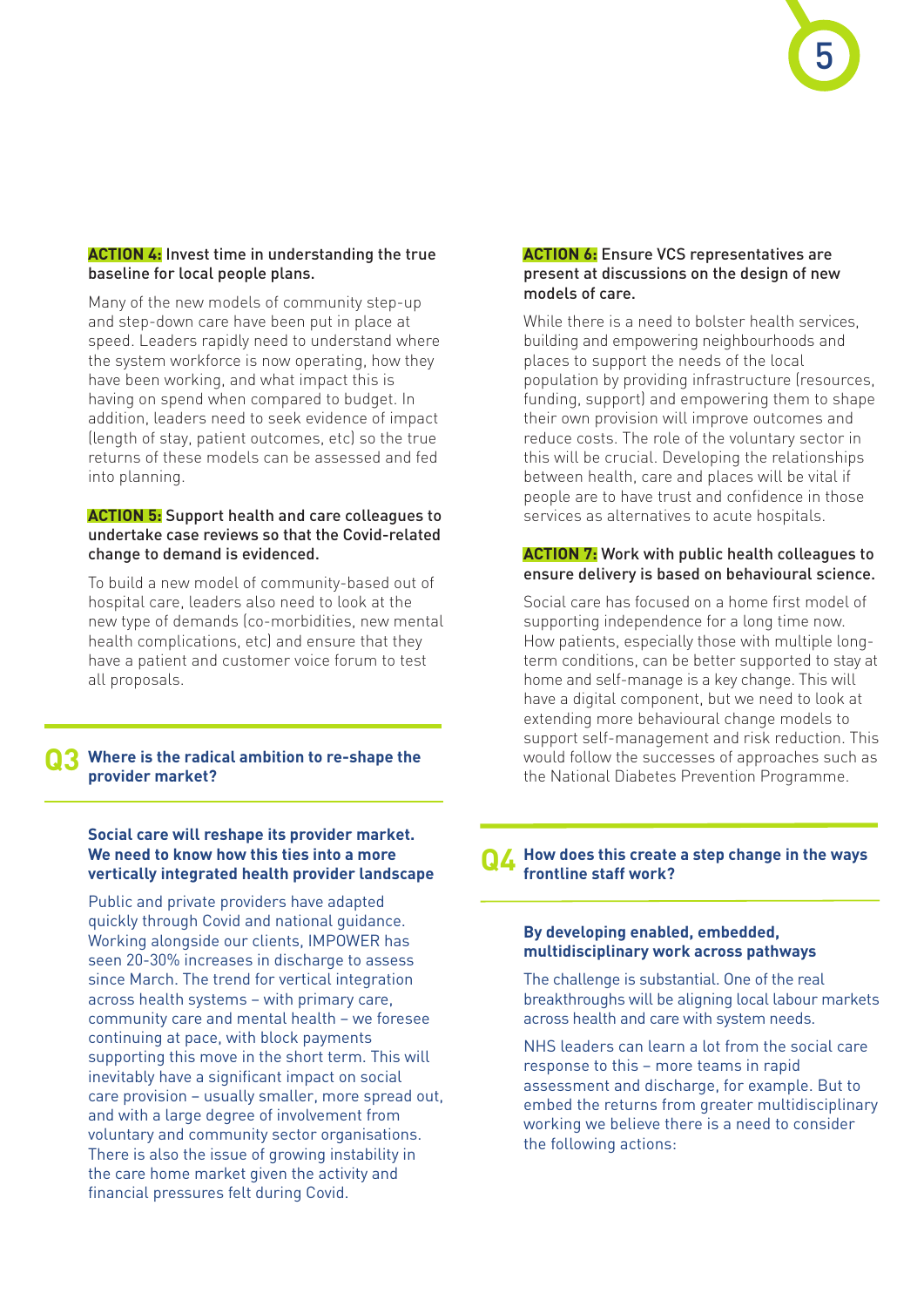### **ACTION 8:** Set clear joint expectations of how colleagues will work and make decisions at an ICS level.

This means a common understanding of roles, a common language that is neither 'health' nor 'social care', undertaking joint workforce planning for this winter and beyond, and building the management information and dashboards that will support seven day working patterns.

#### **ACTION 9:** Understand what is working, and what could work even better by having a named evidence lead.

From our work, we know that 45-55% of frontline workers reported that they could have done their job better if they had the right technology. Ask, test and iterate to build back better for the patient. The step change in how GPs, outpatient appointments and multi-disciplinary team sessions have moved digitally has been covered extensively. Holding onto this benefit in future system operating models is critical.

#### **Does this mark a paradigm shift in the value and importance of social care? Q5**

6

#### **It could work but it will be highly localised**

There will be a health and social care dividend after Covid. It is likely that this will be both financial and social. The social contract – the debt and value we place on the NHS and social care – will be higher than ever. To get the most impact from this, and crucially set population behavioural assumptions, we need to:

### **ACTION 10:** Build a bottom-up change plan, not a top-down one.

Focus on neighbourhoods and places. While this was a global pandemic, it is felt acutely community by community. A high functioning and effective system in the future will be made of many close-knit but purposefully different health and care neighbourhoods and then places. Getting this right is more art than science – it needs to be built on common foundations and evidenced best practice, but over that the deep understanding of people's needs must be addressed. From a system point of view, this feels like a leap of faith – top-down is easier to control and manage – but a view that enables bottom-up growth is the future.

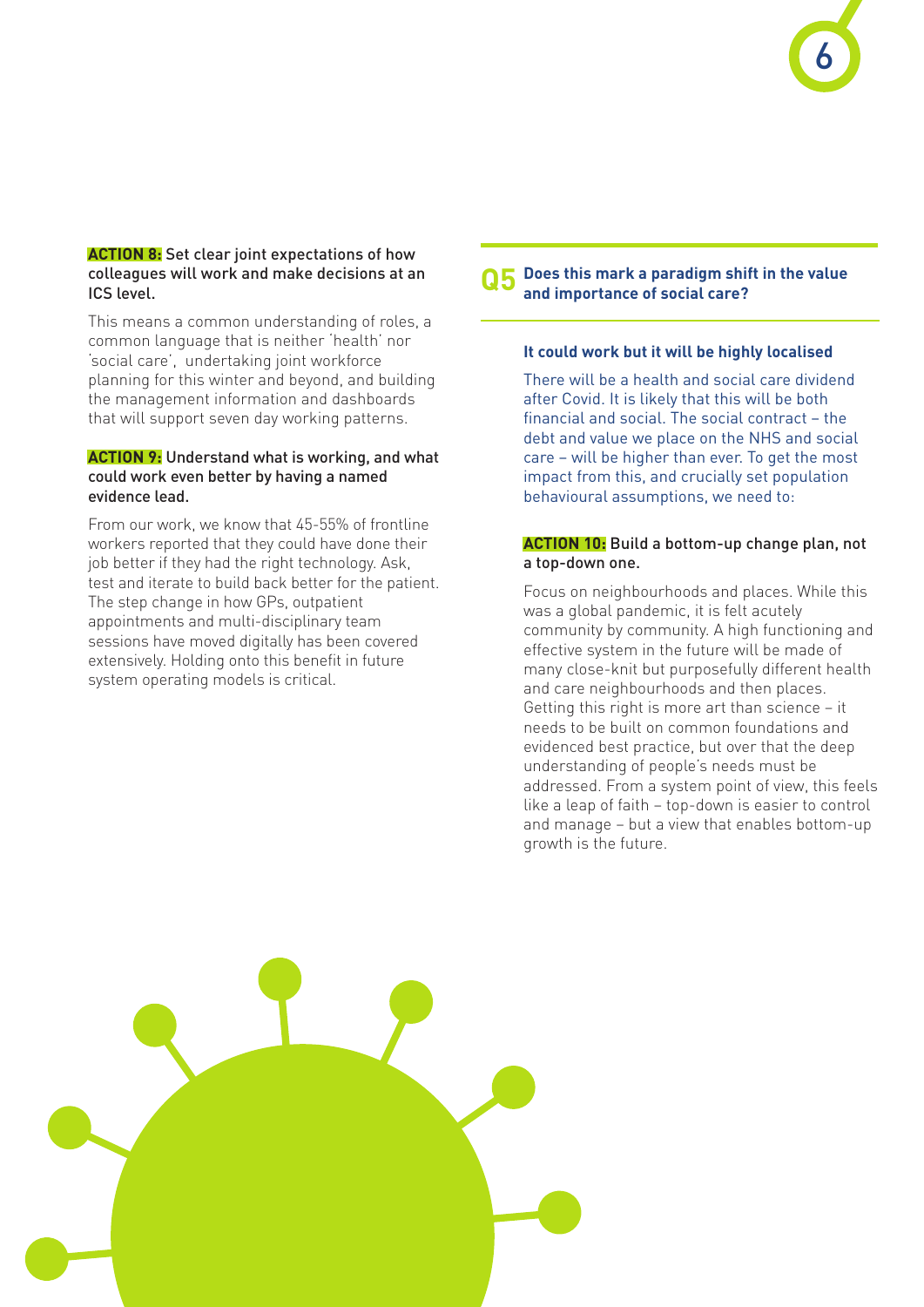# **CHECKLIST**

Understanding what keeps Directors of Adult Social Services up at night and how systems can support their concerns is critical to success through this winter and into the future ways of making integrated care systems work for their populations.

Use this quick checklist to assess your readiness around an inclusive agenda:

| <b>Action setting</b>                                                                                                                                                            | <b>Yes</b> | <b>No</b> |
|----------------------------------------------------------------------------------------------------------------------------------------------------------------------------------|------------|-----------|
| Is there a clear plan for how the issues facing social care will be managed in your<br>ICS / shadow ICS, and joined up with pressures and changes in the NHS?                    |            |           |
| Have the lessons and evidence of impact for what has worked well, and what would<br>have been 'even better if' been captured and shared?                                         |            |           |
| Has a future inclusive ambition been set and does this drive the new system<br>operating model?                                                                                  |            |           |
| Have financial settlements and whole system operating models been set-up for<br>future success?                                                                                  |            |           |
| Are the enablers and tools to support performance and commissioning<br>(such as whole system flow models, joint workforce plans and aligned local<br>digital roadmaps) in place? |            |           |
| Do you feel close enough to the vision for social care, their challenges and how it<br>works now?                                                                                |            |           |

7

If you've answered 'no' to any of these questions, contact us to find out how we could help.

**James Swaffield** Director and Head of Health jswaffield@impower.co.uk 07580 047 730

**Stuart Lindsay** Assistant Director slindsay@impower.co.uk 07515 053 536

**George Boyd** Senior Manager gboyd@impower.co.uk 07786 621 427